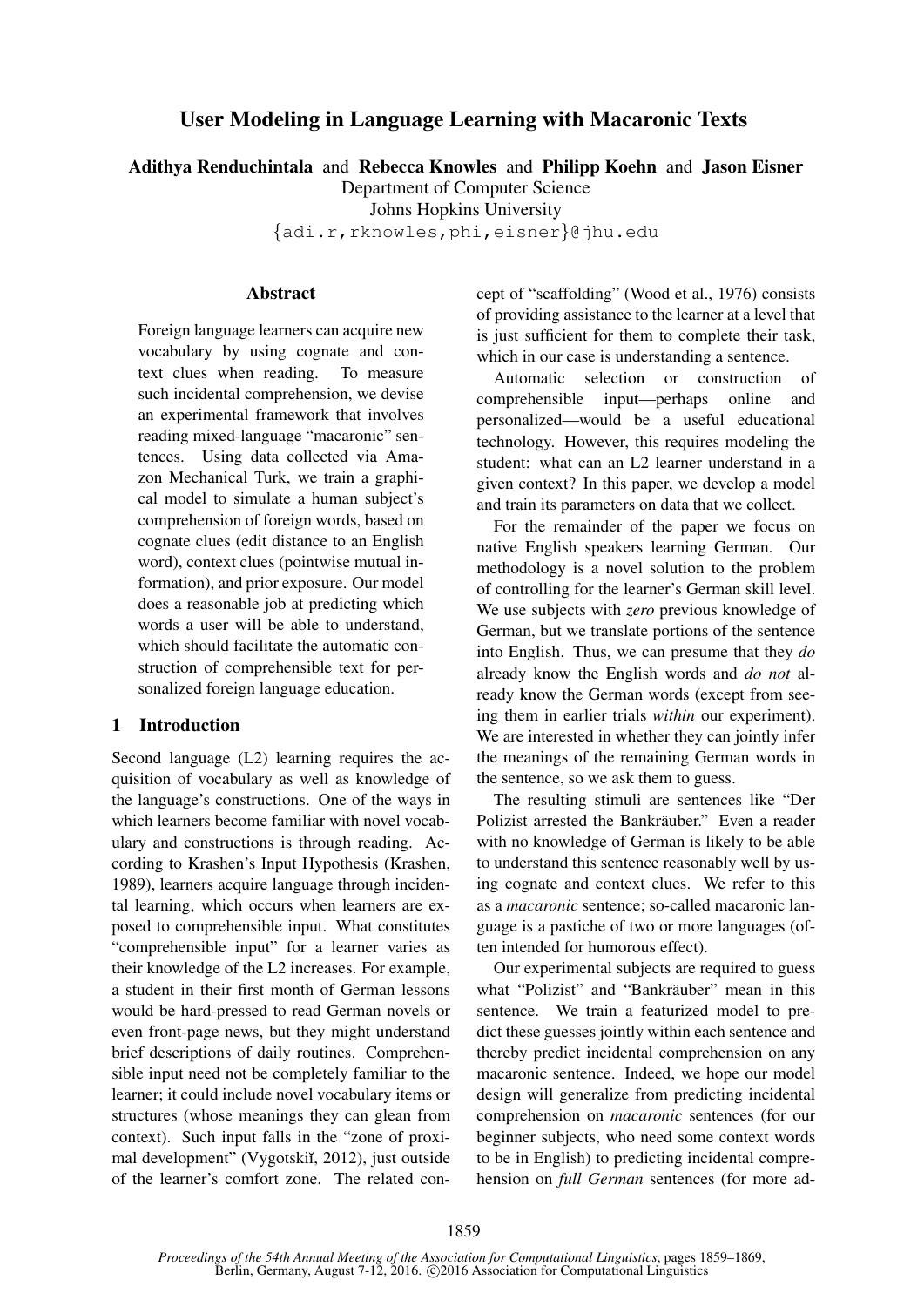vanced students, who understand some of the context words *as if* they were in English). In addition, we are developing a user interface that uses macaronic sentences directly as a medium of language instruction: our companion paper (Renduchintala et al., 2016) gives an overview of that project.

We briefly review previous work, then describe our data collection setup and the data obtained. Finally, we discuss our model of learner comprehension and validate our model's predictions.

# 2 Previous Work

Natural language processing (NLP) has long been applied to education, but the majority of this work focuses on evaluation and assessment. Prominent recent examples include Heilman and Madnani (2012), Burstein et al. (2013) and Madnani et al. (2012). Other works fall more along the lines of intelligent and adaptive tutoring systems designed to improve learning outcomes. Most of those are outside of the area of NLP (typically focusing on math or science). An overview of NLPbased work in the education sphere can be found in Litman (2016). There has also been work specific to second language acquisition, such as Ozbal et al. (2014), where the focus has been to build a system to help learners retain new vocabulary. However, much of the existing work on incidental learning is found in the education and cognitive science literature rather than NLP.

Our work is related to Labutov and Lipson (2014), which also tries to leverage incidental learning using mixed L1 and L2 language. Where their work uses surprisal to choose contexts in which to insert L2 vocabulary, we consider both context features and other factors such as cognate features (described in detail in 4.1). We collect data that gives direct evidence of the user's understanding of words (by asking them to provide English guesses) rather than indirectly (via questions about sentence validity, which runs the risk of overestimating their knowledge of a word, if, for instance, they've only learned whether it is animate or inanimate rather than the exact meaning). Furthermore, we are not only interested in whether a mixed L1 and L2 sentence is comprehensible; we are also interested in determining a distribution over the learner's belief state for each word in the sentence. We do this in an engaging, game-like setting, which provides the user with hints when the task is too difficult for them to complete.

# 3 Data Collection Setup

Our method of scaffolding is to replace certain foreign words and phrases with their English translations, yielding a macaronic sentence.<sup>1</sup> Simply presenting these to a learner would not give us feedback on the learner's belief state for each foreign word. Even assessing the learner's reading comprehension would give only weak indirect information about what was understood. Thus, we collect data where a learner explicitly guesses a foreign word's translation when seen in the macaronic context. These guesses are then treated as supervised labels to train our user model.

We used Amazon Mechanical Turk (MTurk) to collect data. Users qualified for tasks by completing a short quiz and survey about their language knowledge. Only users whose results indicated no knowledge of German and self-identified as native speakers of English were allowed to complete tasks. With German as the foreign language, we generated content by crawling a simplified-German news website, nachrichtenleicht. de. We chose simplified German in order to minimize translation errors and to make the task more suitable for novice learners. We translated each German sentence using the Moses Statistical Machine Translation (SMT) toolkit (Koehn et al., 2007). The SMT system was trained on the German-English Commoncrawl parallel text used in WMT 2015 (Bojar et al., 2015).

We used 200 German sentences, presenting each to 10 different users. In MTurk jargon, this yielded 2000 Human Intelligence Tasks (HITs). Each HIT required its user to participate in several rounds of guessing as the English translation was incrementally revealed. A user was paid US\$0.12 per HIT, with a bonus of US\$6 to any user who accumulated more than 2000 total points.

Our HIT user interface is shown in the video at https://youtu.be/9PczEcnr4F8.

# 3.1 HITs and Submissions

For each HIT, the user first sees a German sen $tence<sup>2</sup>$  (Figure 1). A text box is presented below each German word in the sentence, for the user

 $<sup>1</sup>$ Although the language distinction is indicated by italics</sup> and color, users were left to figure this out on their own.

<sup>&</sup>lt;sup>2</sup>Except that we first "translate" any German words that have identical spelling in English (case-insensitive). This includes most proper names, numerals, and punctuation marks. Such translated words are displayed in English style (blue italics), and the user is not asked to guess their meanings.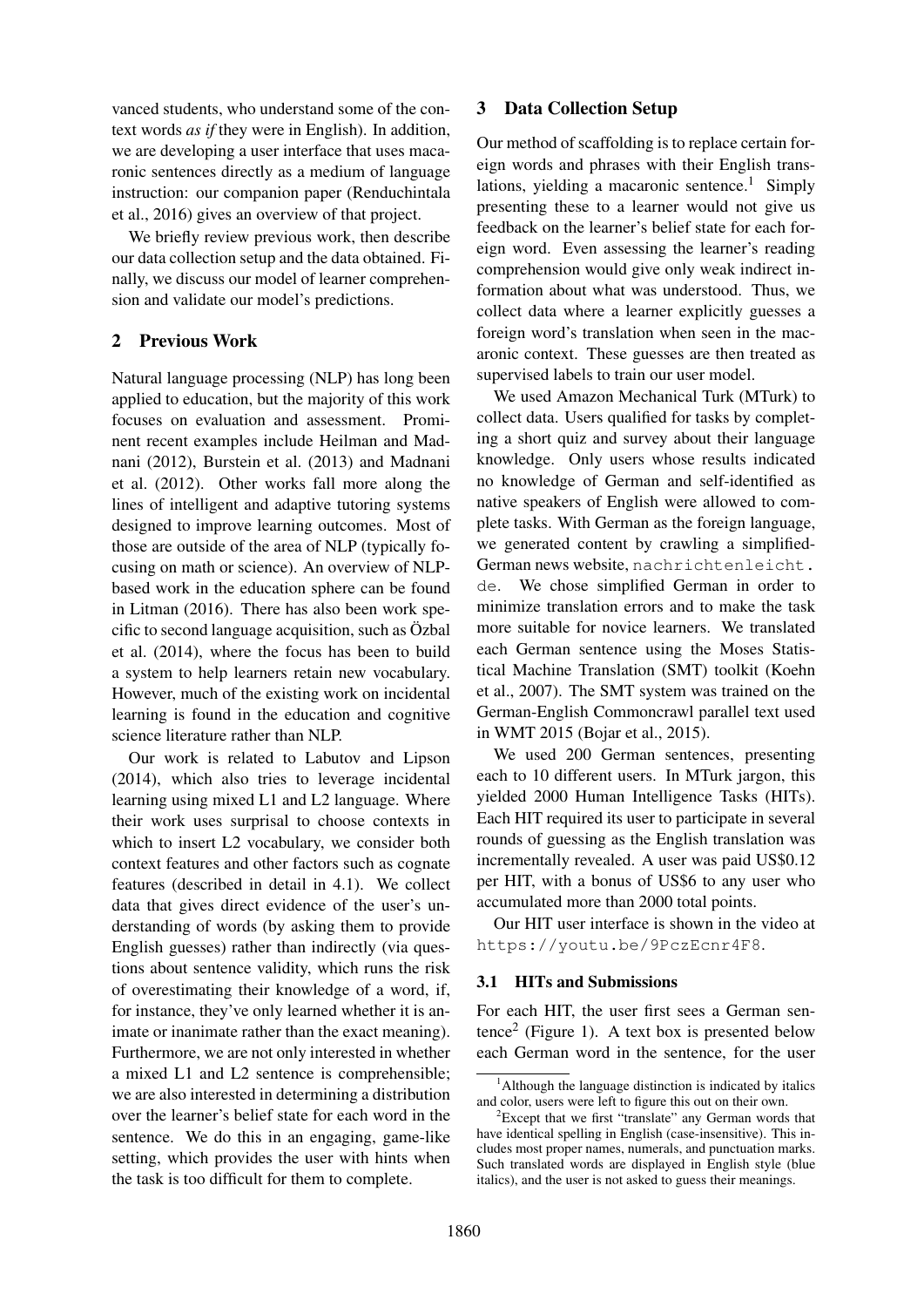

Figure 1: After a user submits a set of guesses (top), the interface marks the correct guesses in green and also reveals a set of translation clues (bottom). The user now has the opportunity to guess again for the remaining German words.

to type in their "best guess" of what each German word means. The user must fill in at least half of the text boxes before submitting this set of guesses. The resulting *submission*—i.e., the macaronic sentence together with the set of guesses—is logged in a database as a single training example, and the system displays feedback to the user about which guesses were correct.

After each submission, new *clues* are revealed (providing increased scaffolding) and the user is asked to guess again. The process continues, yielding multiple submissions, until all German words in the sentence have been translated. At this point, the entire HIT is considered completed and the user moves to a new HIT (i.e., a new sentence).

From our 2000 HITs, we obtained 9392 submissions (4.7 per HIT) from 79 distinct MTurk users.

# 3.2 Clues

Each update provides new clues to help the user make further guesses. There are 2 kinds of clues:

*Translation Clue* (Figure 1): A set of words that were originally in German are replaced with their English translations. The text boxes below these words disappear, since it is no longer necessary to guess them.

*Reordering Clue* (Figure 2): A German substring is moved into a more English-like position. The reordering positions are calculated using the word and phrase alignments obtained from Moses.

Each time the user submits a set of guesses, we reveal a sequence of  $n = \max(1, \text{round}(N/3))$ clues, where  $N$  is the number of German words remaining in the sentence. For each clue, we sample a token that is currently in German. If the token is



Figure 2: In this case, after the user submits a set of guesses (top), two clues are revealed (bottom): ausgestellt is moved into English order and then translated.

part of a movable phrase, we move that phrase; otherwise we translate the minimal phrase containing that token. These moves correspond exactly to clues that a user could request by clicking on the token in the macaronic reading interface of Renduchintala et al. (2016)—see that paper for details of how moves are constructed and animated. In our present experiments, the system is in control instead, and grants clues by "randomly clicking" on n tokens.

The system's probability of sampling a given token is proportional to its unigram type probability in the WMT corpus. Thus, rarer words tend to remain in German for longer, allowing the Turker to attempt more guesses for these difficult words.

## 3.3 Feedback

When a user submits a set of guesses, the system responds with feedback. Each guess is visibly "marked" in left-to-right order, momentarily shaded with green (for correct), yellow (for close) or red (for incorrect). Depending on whether a guess is correct, close, or wrong, users are awarded points as discussed below. Yellow and red shading then fades, to signal to the user that they may try entering a new guess. Correct guesses remain on the screen for the entire task.

# 3.4 Points

Adding points to the process (Figures 1–2) adds a game-like quality and lets us incentivize users by paying them for good performance (see section 3). We award 10 points for each exactly correct guess (case-insensitive). We give additional "effort points" for a guess that is close to the cor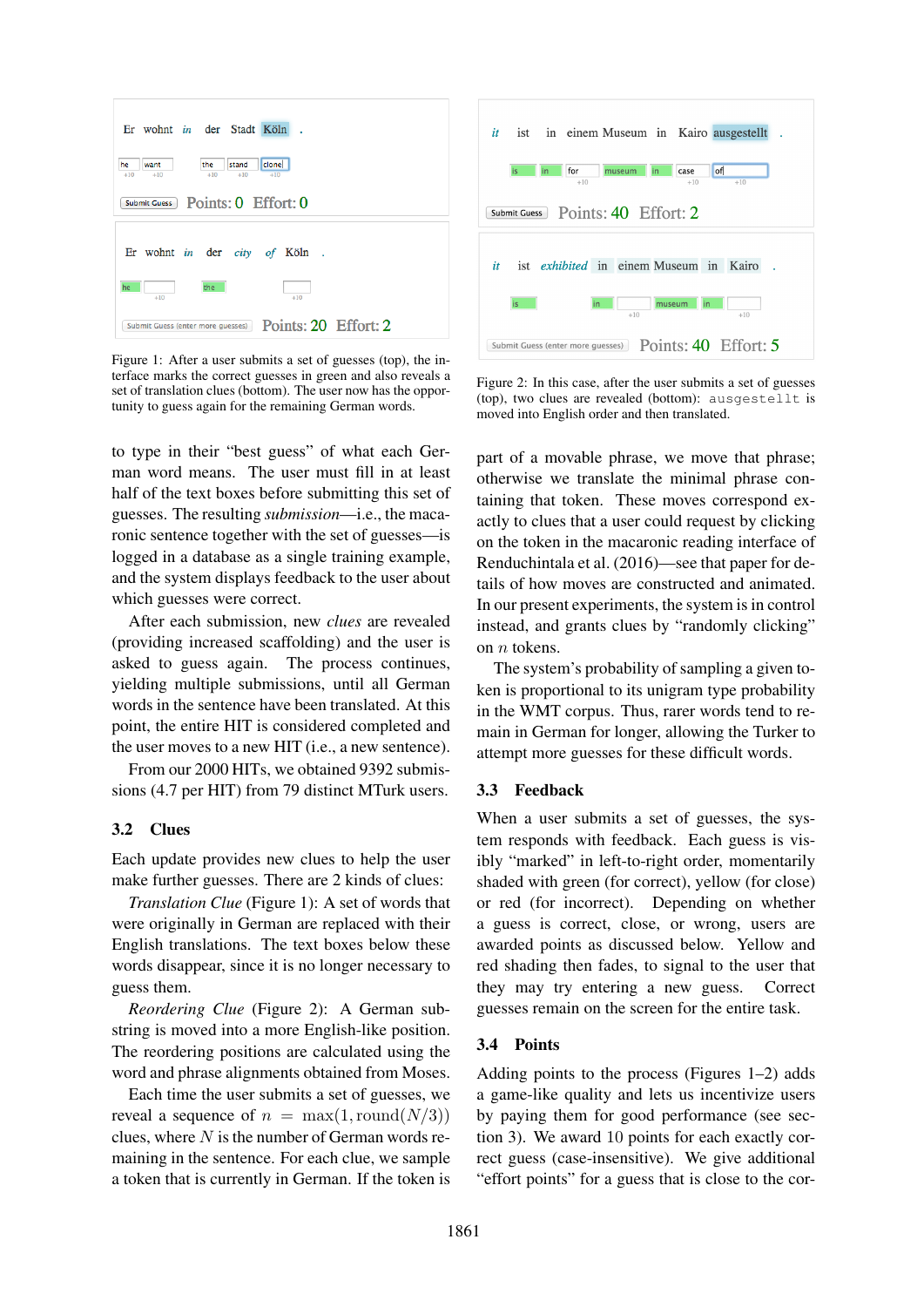rect translation, as measured by cosine similarity in vector space. (We used pre-trained GLoVe word vectors (Pennington et al., 2014); when the guess or correct translation has multiple words, we take the average of the word vectors.) We deduct effort points for guesses that are careless or very poor. Our rubric for effort points is as follows:

$$
e_p = \begin{cases}\n-1, & \text{if } \hat{e} \text{ is repeated or nonsense (red)} \\
-1, & \text{if } \sin(\hat{e}, e^*) < 0 \text{ (red)} \\
0, & \text{if } 0 \le \sin(\hat{e}, e^*) < 0.4 \text{ (red)} \\
0, & \text{if } \hat{e} \text{ is blank} \\
10 \times \sin(\hat{e}, e^*) & \text{otherwise (yellow)}\n\end{cases}
$$

Here  $\text{sim}(\hat{e}, e^*)$  is cosine similarity between the vector embeddings of the user's guess  $\hat{e}$  and our reference translation  $e^*$ . A "nonsense" guess contains a word that does not appear in the sentence bitext nor in the 20,000 most frequent word types in the GLoVe training corpus. A "repeated" guess is an incorrect guess that appears more than once in the set of guesses being submitted.

In some cases,  $\hat{e}$  or  $e^*$  may itself consist of multiple words. In this case, our points and feedback are based on the best match between any word of  $\hat{e}$  and any word of  $e^*$ . In alignments where multiple German words translate as a single phrase, $3$ we take the phrasal translation to be the correct answer e ∗ for *each* of the German words.

## 3.5 Normalization

After collecting the data, we normalized the user guesses for further analysis. All guesses were lowercased. Multi-word guesses were crudely replaced by the longest word in the guess (breaking ties in favor of the earliest word).

The guesses included many spelling errors as well as some nonsense strings and direct copies of the input. We defined the *dictionary* to be the 100,000 most frequent word types (lowercased) from the WMT English data. If a user's guess  $\hat{e}$ does not match  $e^*$  and is not in the dictionary, we replace it with

- the special symbol  $\langle \text{COPY} \rangle$ , if  $\hat{e}$  appears to be a copy of the German source word  $f$ (meaning that its Levenshtein distance from  $f$  is  $< 0.2 \cdot \max(|\hat{e}|, |f|)$ ;
- else, the closest word in the dictionary<sup>4</sup> as measured by Levenshtein distance (breaking

ties alphabetically), provided the dictionary has a word at distance  $\leq$  2:

• else <BLANK>, as if the user had not guessed.

# 4 User Model

In each submission, the user jointly guesses several English words, given spelling and context clues. One way that a *machine* could perform this task is via probabilistic inference in a factor graph—and we take this as our model of how the *human user* solves the problem.

The user observes a German sentence  $f =$  $[f_1, f_2, \ldots, f_i, \ldots, f_n].$  The translation of each word token  $f_i$  is  $E_i$ , which is from the user's point of view a random variable. Let Obs denote the set of indices  $i$  for which the user also observes that  $E_i = e_i^*$ , the aligned reference translation, because  $e_i^*$  has already been guessed correctly (green feedback) or shown as a clue. Thus, the user's posterior distribution over E is  $P_{\theta}(\mathbf{E} =$  $e \mid E_{Obs} = e_{Obs}^*$ , f, history), where "history" denotes the user's history of past interactions.

We assume that a user's submission  $\hat{\mathbf{e}}$  is derived from this posterior distribution simply as a random sample. We try to fit the parameter vector  $\theta$  to maximize the log-probability of the submission. Note that our model is trained on the user guesses ê, not the reference translations e\*. That is, we seek parameters  $\theta$  that would explain why all users made their guesses.

Although we fit a single  $\theta$ , this does not mean that we treat users as interchangeable (since  $\theta$ can include user-specific parameters) or unvarying (since our model conditions users' behavior on their history, which can capture some learning).

#### 4.1 Factor Graph

We model the posterior distribution as a conditional random field (Figure 3) in which the value of  $E_i$  depends on the form of  $f_i$  as well as on the meanings  $e_i$  (which may be either observed or jointly guessed) of the context words at  $j \neq i$ :

$$
P_{\theta}(\mathbf{E} = \mathbf{e} \mid \mathbf{E}_{\text{Obs}} = \mathbf{e}_{\text{Obs}}^{*}, \mathbf{f}, \text{history}) \qquad (1)
$$

$$
\propto \prod_{i \notin \text{Obs}} (\psi^{\text{ef}}(e_i, f_i) \cdot \prod_{j \neq i} \psi^{\text{ee}}(e_i, e_j, i - j))
$$

We will define the factors  $\psi$  (the *potential functions*) in such a way that they do not "know German" but only have access to information that is available to an naive English speaker. In brief, the

<sup>&</sup>lt;sup>3</sup>Our German-English alignments are constructed as in Renduchintala et al. (2016).

<sup>4</sup>Considering only words returned by the Pyenchant 'suggest' function (http://pythonhosted.org/pyenchant/).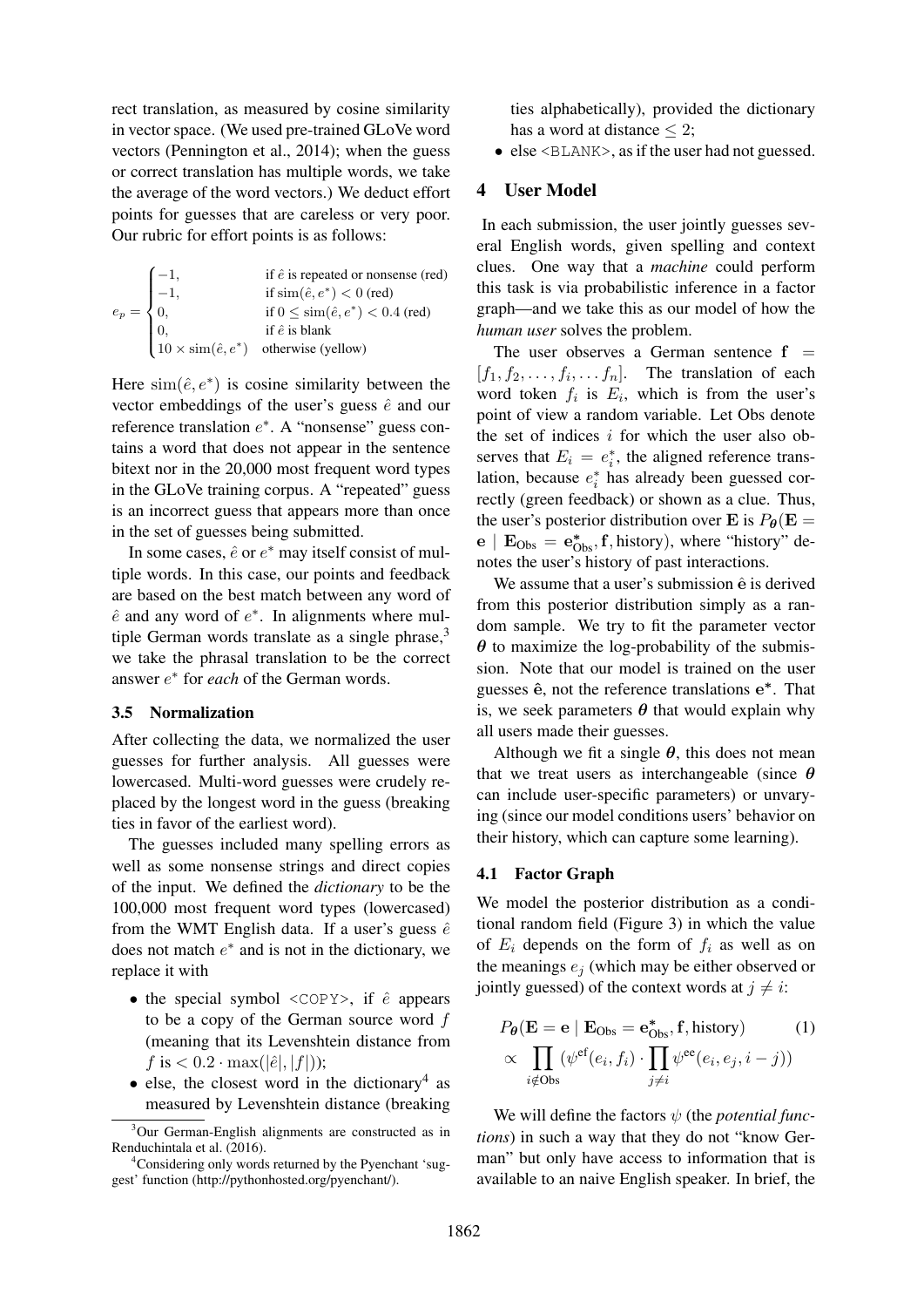

Figure 3: Model for user understanding of L2 words in sentential context. This figure shows an inference problem in which all the observed words in the sentence are in German (that is,  $Obs = \emptyset$ ). As the user observes translations via clues or correctly-marked guesses, some of the  $E_i$  become shaded.

factor  $\psi^{\text{ef}}(e_i, f_i)$  considers whether the hypothesized English word  $e_i$  "looks like" the observed German word  $f_i$ , and whether the user has previously observed during data collection that  $e_i$  is a correct or incorrect translation of  $f_i$ . Meanwhile, the factor  $\psi^{\rm ee}(e_i, e_j)$  considers whether  $e_i$  is commonly seen in the context of  $e_i$  in English text. For example, the user will elevate the probability that  $E_i$  = cake if they are fairly certain that  $E_i$  is a related word like eat or chocolate.

The potential functions  $\psi$  are parameterized by  $\theta$ , a vector of feature weights. For convenience, we define the features in such a way that we expect their weights to be positive. We rely on just 6 features at present (see section 6 for future work), although each is complex and real-valued. Thus, the weights  $\theta$  control the relative influence of these 6 different types of information on a user's guess. Our features broadly fall under the following categories: *Cognate*, *History*, and *Context*. We precomputed cognate and context features, while history features are computed on-the-fly for each training instance. All features are case-insensitive.

# 4.1.1 Cognate and History Features

For each German token  $f_i$ , the  $\psi^\text{ef}$  factor can score each possible guess  $e_i$  of its translation:

$$
\psi^{\text{ef}}(e_i, f_i) = \exp(\boldsymbol{\theta}^{\text{ef}} \cdot \boldsymbol{\phi}^{\text{ef}}(e_i, f_i)) \qquad (2)
$$

The feature function  $\phi^{\text{ef}}$  returns a vector of 4 real numbers:

• *Orthographic Similarity*: The normalized Levenshtein distance between the 2 strings.

$$
\phi_{\text{orth}}^{\text{ef}}(e_i, f_i) = 1 - \frac{\text{lev}(e_i, f_i)}{\max(|e_i|, |f_i|)}
$$
(3)

The weight on this feature encodes how much users pay attention to spelling.

• *Pronunciation Similarity*: This feature is similar to the previous one, except that it calculates the normalized distance between the *pronunciations* of the two words:

$$
\phi_{\text{pron}}^{\text{ef}}(e_i, f_i) = \phi_{\text{orth}}^{\text{ef}}(\text{prn}(e_i), \text{prn}(f_i)) \quad (4)
$$

where the function  $\text{prn}(x)$  maps a string x to its pronunciation. We obtained pronunciations for all words in the English and German vocabularies using the CMU pronunciation dictionary tool (Weide, 1998). Note that we use English pronunciation rules even for German words. This is because we are modeling a naive learner who may, in the absence of intuition about German pronunciation rules, apply English pronunciation rules to German.

- *Positive History Feature*: If a user has been rewarded in a previous HIT for guessing  $e_i$ as a translation of  $f_i$ , then they should be more likely to guess it again. We define  $\phi_{\text{hist}+}^{\text{ef}}(e_i, f_i)$  to be 1 in this case and 0 otherwise. The weight on this feature encodes whether users learn from positive feedback.
- *Negative History Feature*: If a user has already incorrectly guessed  $e_i$  as a translation of  $f_i$  in a previous submission during this HIT, then they should be less likely to guess it again. We define  $\phi_{\text{hist}}^{\text{ef}}(e_i, f_i)$  to be  $-1$  in this case and 0 otherwise. The weight on this feature encodes whether users remember negative feedback.<sup>5</sup>

# 4.1.2 Context Features

In the same way, the  $\psi^{\text{ef}}$  factor can score the compatibility of a guess  $e_i$  with a context word  $e_i$ , which may itself be a guess, or may be observed:

$$
\psi_{ij}^{\text{ee}}(e_i, e_j) = \exp(\boldsymbol{\theta}^{\text{ee}} \cdot \boldsymbol{\phi}^{\text{ee}}(e_i, e_j, i - j)) \quad (5)
$$

 $\phi^{\text{ee}}$  returns a vector of 2 real numbers:

$$
\phi_{pmi}^{ee}(e_i, e_j) = \begin{cases} \text{PMI}(e_i, e_j) \text{ if } |i - j| > 1\\ 0 \text{ otherwise} \end{cases}
$$
(6)

$$
\phi_{pmi1}^{ee}(e_i, e_j) = \begin{cases} \text{PMI}_1(e_i, e_j) \text{ if } |i - j| = 1\\ 0 \text{ otherwise} \end{cases}
$$
(7)

 $5$ At least in short-term memory—this feature currently omits to consider any negative feedback from previous HITs.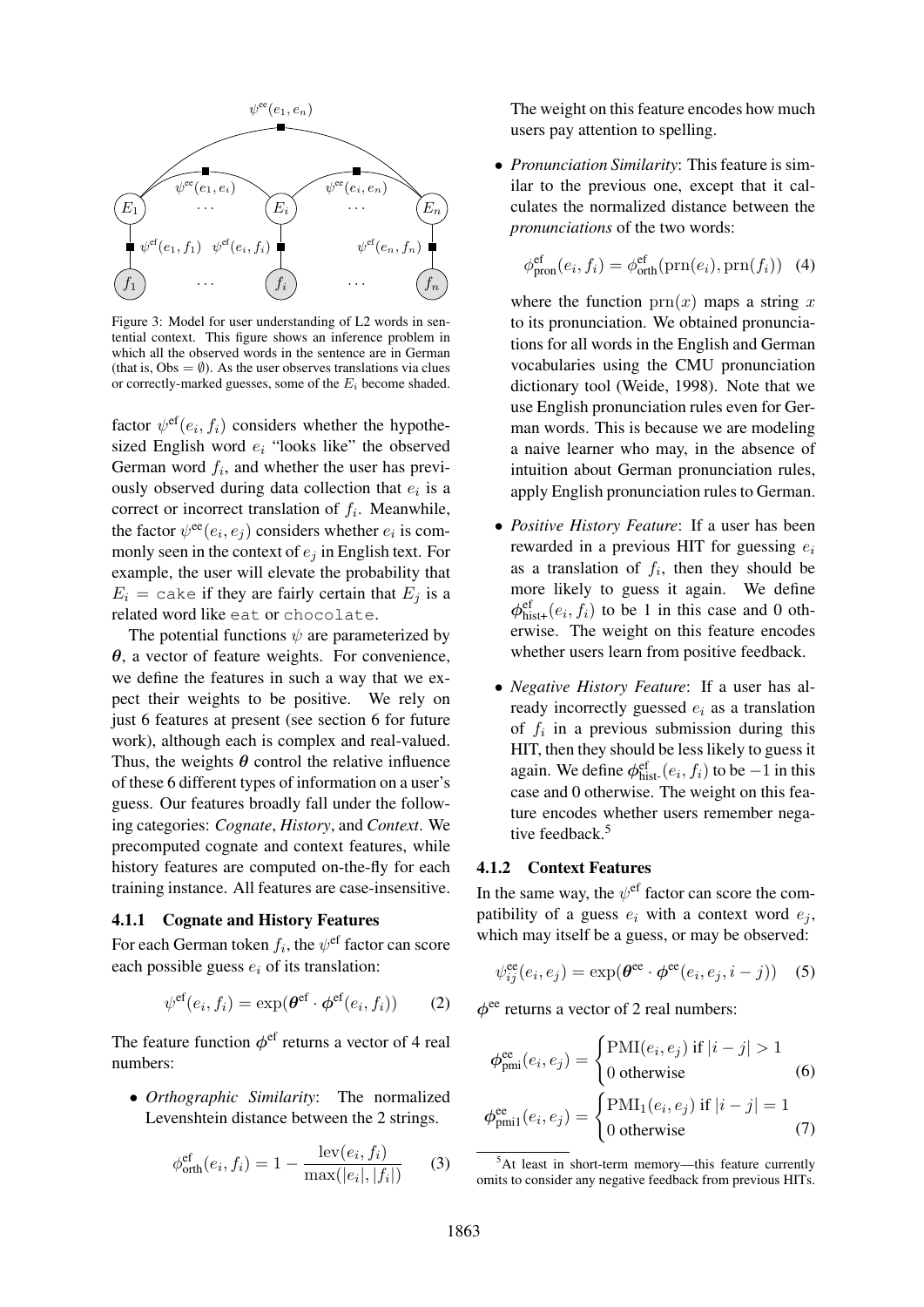where the pointwise mutual information  $PMI(x, y)$  measures the degree to which the English words  $x, y$  tend to occur in the same English sentence, and  $\text{PMI}_1(x, y)$  measures how often they tend to occur in adjacent positions. These measurements are estimated from the English side of the WMT corpus, with smoothing performed as in Knowles et al. (2016).

For example, if  $f_i = \text{Suppe}$ , the user's guess of  $E_i$  should be influenced by  $f_i = B$ rot appearing in the same sentence, if the user suspects or observes that its translation is  $E_j$  = bread. The PMI feature knows that soup and bread tend to appear in the same English sentences, whereas  $PMI<sub>1</sub>$  knows that they tend not to appear in the bigram soup bread or bread soup.

#### 4.1.3 User-Specific Features

Apart from the basic 6-feature model, we also trained a version that includes user-specific copies of each feature (similar to the domain adaptation technique of Daumé III (2007)). For example,  $\phi_{\text{orth},32}^{\text{ef}}(e_i,f_i)$  is defined to equal  $\phi_{\text{orth}}^{\text{ef}}(e_i,f_i)$  for submissions by user 32, and defined to be 0 for submissions by other users.

Thus, with 79 users in our dataset, we learned  $6 \times 80$  feature weights: a local weight vector for each user and a global vector of "backoff" weights. The global weight  $\theta_{\text{orth}}^{\text{ef}}$  is large if users in general reward orthographic similarity, while  $\theta_{\text{orth},32}^{\text{ef}}$  (which may be positive or negative) captures the degree to which user 32 rewards it more or less than is typical. The user-specific features are intended to capture individual differences in incidental comprehension.

#### 4.2 Inference

According to our model, the probability that the user guesses  $E_i = \hat{e}_i$  is given by a marginal probability from the CRF. Computing these marginals is a combinatorial optimization problem that involves reasoning jointly about the possible values of each  $E_i$  (i  $\notin$  Obs), which range over the English vocabulary  $V^e$ .

We employ loopy belief propagation (Murphy et al., 1999) to obtain approximate marginals over the variables E. A *tree-based* schedule for message passing was used (Dreyer and Eisner, 2009, footnote 22). We run 3 iterations with a new random root for each iteration.

We define the vocabulary  $V^e$  to consist of all reference translations  $e_i^*$  and normalized user

guesses  $\hat{e}_i$  from our entire dataset (see section 3.5), about  $5K$  types altogether including  $\langle \text{BLANK} \rangle$ and <COPY>. We define the cognate features to treat <BLANK> as the empty string and to treat  $\langle \text{COPY} \rangle$  as  $f_i$ . We define the PMI of these special symbols with any  $e$  to be the mean PMI with  $e$ of all dictionary words, so that they are essentially uninformative.

# 4.3 Parameter Estimation

We learn our parameter vector  $\theta$  to approximately maximize the regularized log-likelihood of the users' guesses:

$$
\left(\sum \log P_{\theta}(\mathbf{E} = \hat{\mathbf{e}} \mid \mathbf{E}_{\text{Obs}} = \mathbf{e}_{\text{Obs}}^{*}, \mathbf{f}, \text{history})\right) - \lambda ||\theta||^{2} \qquad (8)
$$

where the summation is over all submissions in our dataset. The gradient of each summand reduces to a difference between observed and expected values of the feature vector  $\phi = (\phi^{\text{ef}}, \phi^{\text{ee}})$ , summed over all factors in  $(1)$ . The observed features are computed directly by setting  $E = \hat{e}$ . The expected features (which arise from the log of the normalization constant of (1)) are computed approximately by loopy belief propagation.

We trained  $\theta$  using stochastic gradient descent  $(SGD)$ , with a learning rate of 0.1 and regularization parameter of 0.2. The regularization parameter was tuned on our development set.

# 5 Experimental Results

We divided our data randomly into 5550 training instances, 1903 development instances, and 1939 test instances. Each instance was a single submission from one user, consisting of a batch of "simultaneous" guesses on a macaronic sentence.

We noted qualitatively that when a large number of English words have been revealed, particularly content words, the users tend to make better guesses. Conversely, when most context is German, we unsuprisingly see the user leave many guesses blank and make other guesses based on string similarity triggers. Such submissions are difficult to predict as different users will come up with a wide variety of guesses; our model therefore resorts to predicting similar-sounding words. For detailed examples of this see Appendix A.

<sup>&</sup>lt;sup>6</sup>To speed up training, SGD was parallelized using Recht et al.'s (2011) Hogwild! algorithm. We trained for 8 epochs.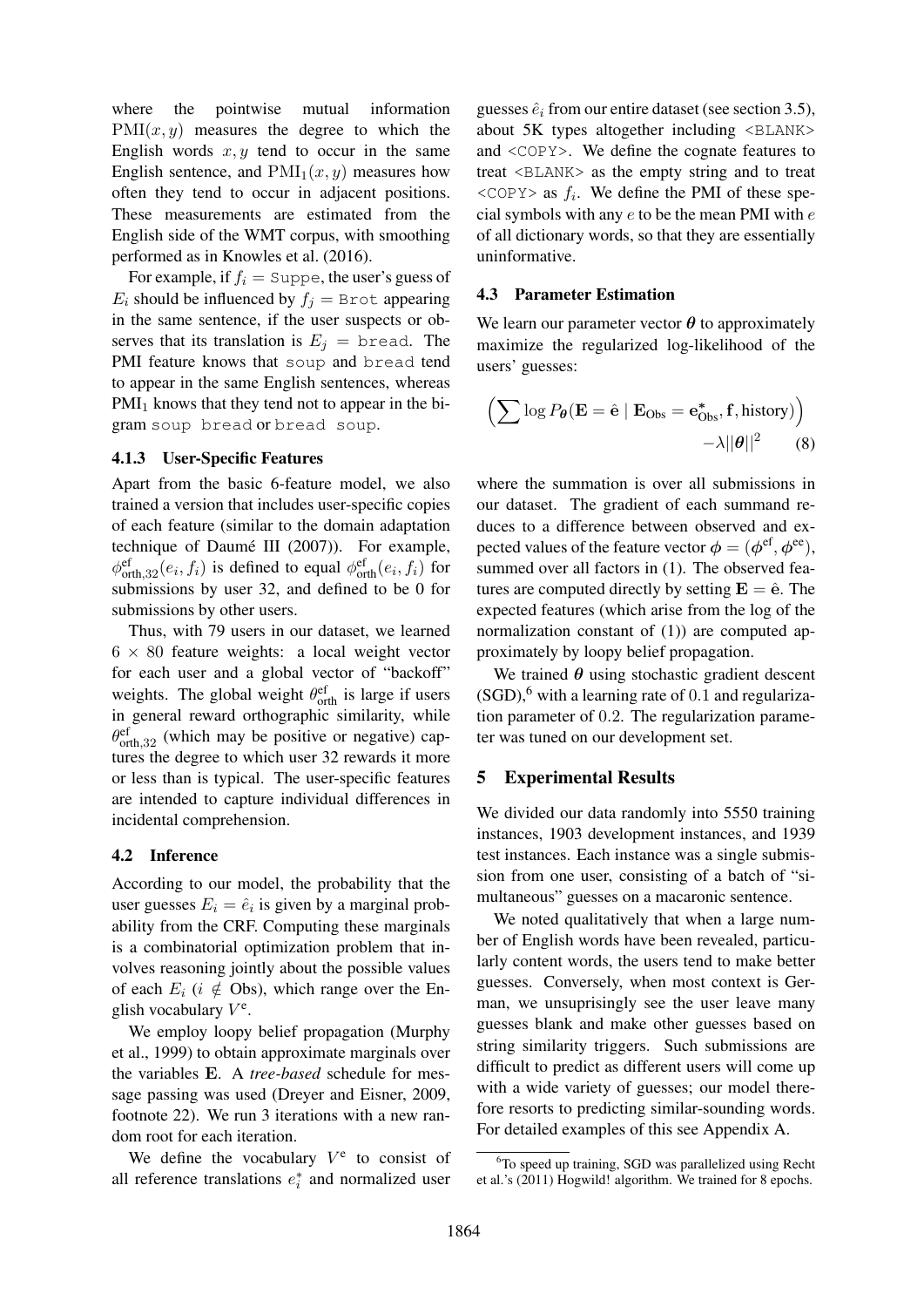| Model               | <b>Recall at</b> $k$<br>(dev) |       |       | <b>Recall at</b> $k$<br>(test) |       |       |
|---------------------|-------------------------------|-------|-------|--------------------------------|-------|-------|
|                     |                               | 25    | 50    |                                | 25    | 50    |
| <b>Basic</b>        | 15.24                         | 34.26 | 38.08 | 16.14                          | 35.56 | 40.30 |
| <b>User-Adapted</b> | 15.33                         | 34.40 | 38.67 | 16.45                          | 35.71 | 40.57 |

Table 1: Percentage of foreign words for which the user's actual guess appears in our top- $k$  list of predictions, for models with and without user-specific features ( $k \in \{1, 25, 50\}$ ).

For each foreign word  $f_i$  in a submission with  $i \notin$  Obs, our inference method (section 4.2) predicts a marginal probability distribution over a user's guesses  $\hat{e}_i$ . Table 1 shows our ability to predict user guesses.<sup>7</sup> Recall that this task is essentially a structured prediction task that does joint 4919-way classification of each German word. Roughly 1/3 of the time, our model's top 25 words include the user's exact guess.

However, the recall reported in Table 1 is too stringent for our educational application. We could give the model partial credit for predicting a synonym of the learner's guess  $\hat{e}$ . More precisely, we would like to give the model partial credit for predicting when the learner will make a poor guess of the truth  $e^*$ —even if the model does not predict the user's specific incorrect guess  $\hat{e}$ .

To get at this question, we use English word embeddings (as in section 3.4) as a proxy for the semantics and morphology of the words. We measure the *actual quality* of the learner's guess  $\hat{e}$ as its cosine similarity to the truth,  $\text{sim}(\hat{e}, e^*)$ . While quality of 1 is an exact match, and quality scores  $> 0.75$  are consistently good matches, we found quality of  $\approx 0.6$  also reasonable. Pairs such as (mosque, islamic) and (politics, government) are examples from the collected data with quality  $\approx$  0.6. As quality becomes  $< 0.4$ , however, the relationship becomes tenuous, e.g., (refugee, soil).

Similarly, we measure the *predicted quality* as  $\text{sim}(e, e^*)$ , where *e* is the model's 1-best prediction of the user's guess. Figure 4 plots predicted vs. actual quality (each point represents one of the learner's guesses on development data), obtaining a correlation of 0.38, which we call the "quality correlation" or QC. A clear diagonal band can be seen, corresponding to the instances where



Figure 4: Actual quality  $\text{sim}(\hat{e}, e^*)$  of the learner's guess  $\hat{e}$  on development data, versus predicted quality  $\text{sim}(e, e^*)$  where e is the basic model's 1-best prediction.



Figure 5: Actual quality  $\text{sim}(\hat{e}, e^*)$  of the learner's guess  $\hat{e}$ on development data, versus the expectation of the predicted quality  $\text{sim}(e, e^*)$  where e is distributed according to the basic model's posterior.

the model exactly predicts the user's guess. The cloud around the diagonal is formed by instances where the model's prediction was not identical to the user's guess but had similar quality.

We also consider the *expected* predicted quality, averaging over the model's predictions e of  $\hat{e}$  (for all  $e \in V^e$ ) in proportion to the probabilities that it assigns them. This allows the model to more smoothly assess whether the learner is likely to make a high-quality guess. Figure 5 shows this version, where the points tend to shift upward and the quality correlation (QC) rises to 0.53.

All QC values are given in Table 2. We used expected QC on the development set as the criterion for selecting the regularization coefficient  $\lambda$  and as the early stopping criterion during training.

Throughout this section, we ignore the 5.2% of tokens on which the user did not guess (i.e., the guess was  $\langle$ BLANK> after the normalization of section 3.5). Our present model simply treats <BLANK> as an ordinary and very bland word (section 4.2), rather than truly attempting to predict when the user will not guess. Indeed, the model's posterior probability of <BLANK> in these cases is a paltry 0.0000267 on average (versus 0.0000106 when the user does guess). See section 6.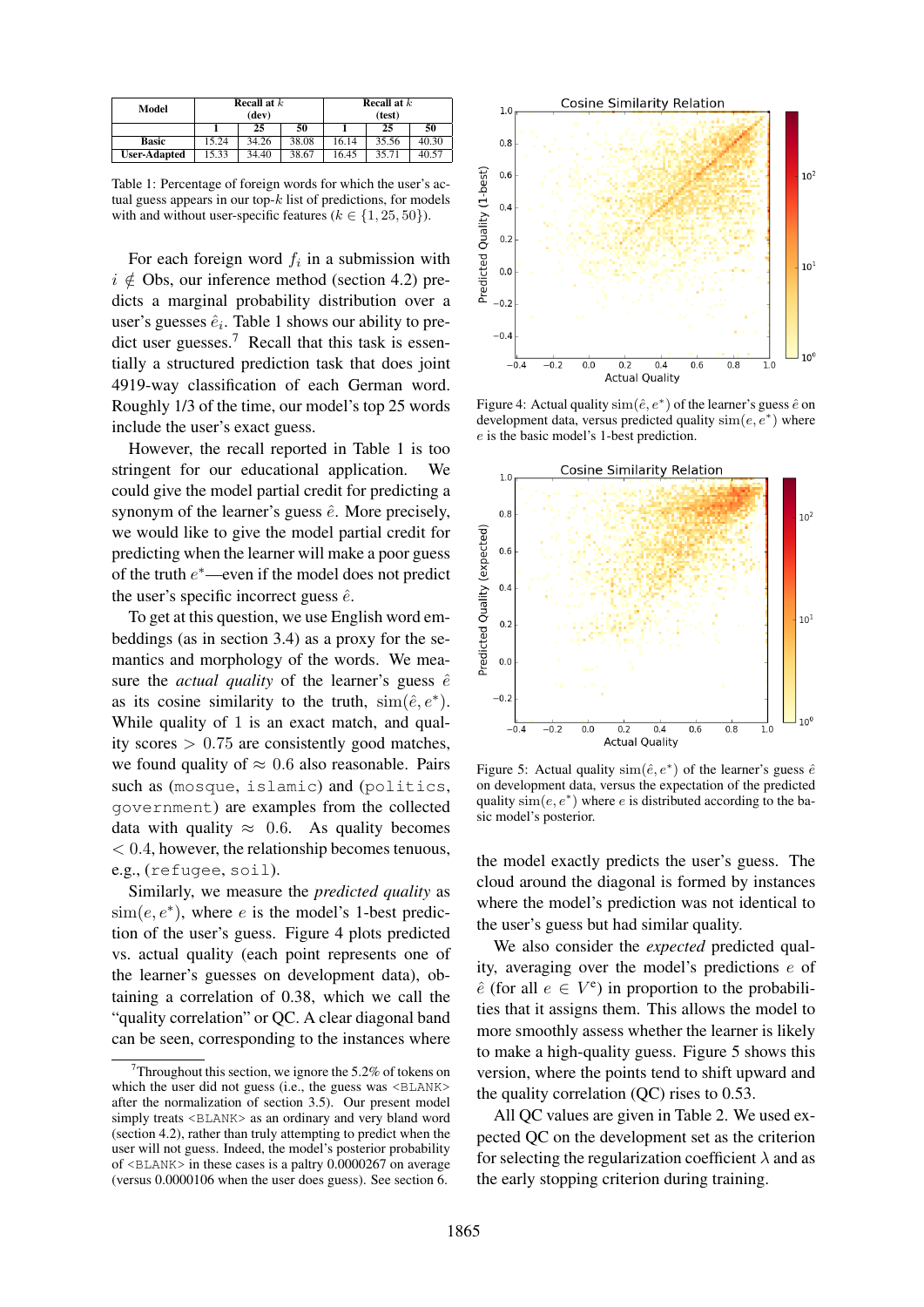| Model               |       | Dev    | Test  |        |  |
|---------------------|-------|--------|-------|--------|--|
|                     | Exp   | 1-Best | Exp   | 1-Best |  |
| <b>Basic</b>        | 0.525 | 0.379  | 0.543 | 0.411  |  |
| <b>User-Adapted</b> | 0.527 | 0.427  | 0.544 | 0.439  |  |

Table 2: Quality correlations: basic and user-adapted models.

| <b>Feature Removed</b> | OС              |          |  |  |
|------------------------|-----------------|----------|--|--|
|                        | <b>Expected</b> | 1-Best   |  |  |
| None                   | 0.522           | 0.425    |  |  |
| Cognate                | 0.516           | $0.366*$ |  |  |
| Context                | 0.510           | $0.366*$ |  |  |
| History                | $0.499*$        | $0.259*$ |  |  |

Table 3: Impact on quality correlation (QC) of removing features from the model. Ablated QC values marked with asterisk<sup>∗</sup> differ significantly from the full-model QC values in the first row ( $p < 0.05$ , using the test of Preacher (2002)).

# 5.1 Feature Ablation

To test the usefulness of different features, we trained our model with various feature categories disabled. To speed up experimentation, we sampled 1000 instances from the training set and trained our model on those. The resulting QC values on dev data are shown in Table 3. We see that removing history-based features has the most significant impact on model performance: both QC measures drop relative to the full model. For cognate and context features, we see no significant impact on the expected QC, but a significant drop in the 1-best QC, especially for context features.

#### 5.2 Analysis of User Adaptation

Table 2 shows that the user-specific features significantly improve the *1-best* QC of our model, although the much smaller improvement in *expected* QC is insignificant.

User adaptation allows us to discern different styles of incidental comprehension. A useradapted model makes fine-grained predictions that could help to construct better macaronic sentences for a given user. Each user who completed at least 10 HITs has their user-specific weight vector shown as a row in Figure 6. Recall that the user-specific weights are not used in isolation, but are *added* to backoff weights shared by all users.

These user-specific weight vectors cluster into four groups. Furthermore, the average points per HIT differ by cluster (significantly between each cluster pair), reflecting the success of different strategies.<sup>8</sup> Users in group (a) employ a generalist



Figure 6: The user-specific weight vectors, clustered into groups. Average points per HIT for the HITs completed by each group: (a) 45, (b) 48, (c) 50 and (d) 42.

strategy for incidental comprehension. They pay typical or greater-than-typical attention to all features of the current HIT, but many of them have diminished memory for vocabulary learned during past HITs (the hist+ feature). Users in group (b) seem to use the opposite strategy, deriving their success from retaining common vocabulary across HITs (hist+) and falling back on orthography for new words. Group (c) users, who earned the most points per HIT, appear to make heavy use of context and pronunciation features *together* with hist+. We also see that pronunciation similarity seems to be a stronger feature for group (c) users, in contrast to the more superficial orthographic similarity. Group (d), which earned the fewest points per HIT, appears to be an "extreme" version of group (b): these users pay unusually little attention to any model features other than orthographic similarity and hist+. (More precisely, the model finds group (d)'s guesses harder to predict on the basis of the available features, and so gives a more uniform distribution over  $V^e$ .)

#### 6 Future Improvements to the Model

Our model's feature set (section 4.1) could clearly be refined and extended. Indeed, in a separate paper (Knowles et al., 2016), we use a more tightly controlled experimental design to explore some simple feature variants. A cheap way to vet features would be to test whether they help on the task of modeling reference translations, which are

<sup>&</sup>lt;sup>8</sup>Recall that in our data collection process, we award points for each HIT (section 3.4). While the points were designed more as a reward than as an evaluation of learner success, a higher score does reflect more guesses that were cor-

rect or close, while a lower score indicates that some words were never guessed before the system revealed them as clues.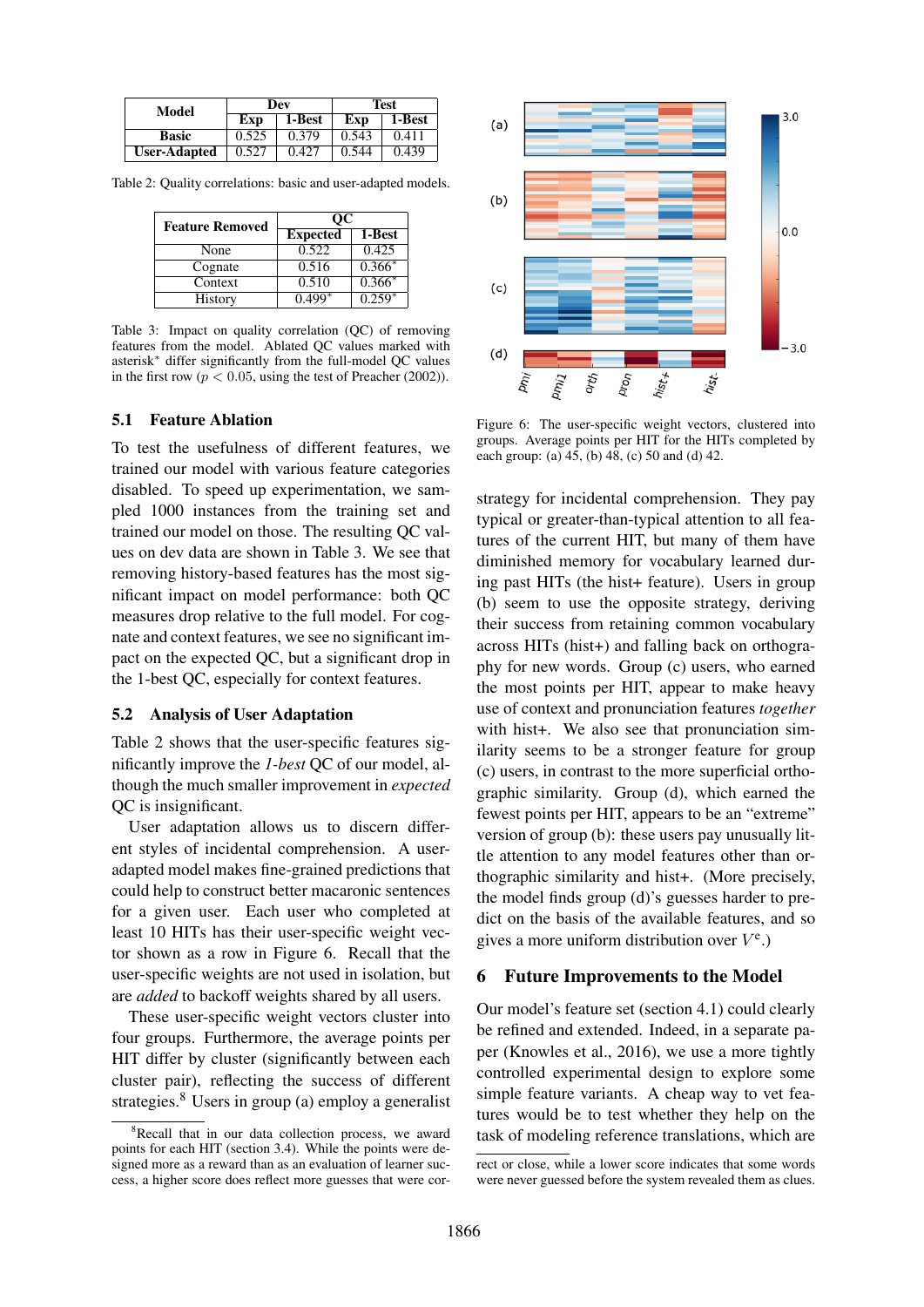more plentiful and less noisy than the user guesses.

For *Cognate* features, there exist many other good string similarity metrics (including trainable ones). We could also include  $\phi^{\text{ef}}$  features that consider whether  $e_i$ 's part of speech, frequency, and length are plausible given  $f_i$ 's burstiness, observed frequency, and length. (E.g., only short common words are plausibly translated as determiners.)

For *Context* features, we could design versions that are more sensitive to the position and status of the context word  $j$ . We speculate that the actual influence of  $e_j$  on a user's guess  $e_i$  is stronger when  $e_i$  is observed rather than itself guessed; when there are fewer intervening tokens (and particularly fewer observed ones); and when  $j < i$ . Orthogonally,  $\phi^{\rm ef}(e_i,e_j)$  could go beyond PMI and windowed PMI to also consider cosine similarity, as well as variants of these metrics that are thresholded or nonlinearly transformed. Finally, we do not have to treat the context positions  $j$  as independent multiplicative influences as in equation (1) (cf. Naive Bayes): we could instead use a topic model or some form of language model to determine a conditional probability distribution over  $E_i$ given all other words in the context.

An obvious gap in our current feature set is that we have no  $\phi^e$  features to capture that some words  $e_i \in V^e$  are more likely guesses *a priori*. By defining several versions of this feature, based on frequencies in corpora of different reading levels, we could learn user-specific weights modeling which users are unlikely to think of an obscure word. We should also include features that fire specifically on the reference translation  $e_i^*$  and the special symbols <BLANK> and <COPY>, as each is much more likely than the other features would suggest.

For *History* features, we could consider *negative* feedback from other HITs (not just the current HIT), as well as *positive* information provided by revealed clues (not just confirmed guesses). We could also devise non-binary versions in which more recent or more frequent feedback on a word has a stronger effect. More ambitiously, we could model generalization: after being shown that Kind means child, a learner might increase the probability that the similar word Kinder means child or something related (children, childish, ...), whether because of superficial orthographic similarity or a deeper understanding of the morphology. Similarly, a learner might gradually acquire a model of typical spelling

changes in English-German cognate pairs.

A more significant extension would be to model a user's learning process. Instead of representing each user by a small vector of user-specific weights, we could recognize that the user's guessing strategy and knowledge can change over time.

A serious deficiency in our current model (not to mention our evaluation metrics!) is that we treat <BLANK> like any other word. A more attractive approach would be to learn a stochastic link from the posterior distribution to the user's guess or non-guess, instead of assuming that the user simply samples the guess from the posterior. As a simple example, we might say the user guesses  $e \in V^e$  with probability  $p(e)^\beta$ —where  $p(e)$  is the posterior probability and  $\beta > 1$  is a learned parameter—with the remaining probability assigned to <BLANK>. This says that the user tends to avoid guessing except when there are relatively high-probability words to guess.

# 7 Conclusion

We have presented a methodology for collecting data and training a model to estimate a foreign language learner's understanding of L2 vocabulary in partially understood contexts. Both are novel contributions to the study of L2 acquisition.

Our current model is arguably crude, with only 6 features, yet it can already often do a reasonable job of predicting what a user might guess and whether the user's guess will be roughly correct. This opens the door to a number of future directions with applications to language acquisition using personalized content and learners' knowledge.

We plan a deeper investigation into how learners detect and combine cues for incidental comprehension. We also leave as future work the integration of this model into an adaptive system that tracks learner understanding and creates scaffolded content that falls in their zone of proximal development, keeping them engaged while stretching their understanding.

# Acknowledgments

This work was supported by a seed grant from the Science of Learning Institute at Johns Hopkins University, and also by a National Science Foundation Graduate Research Fellowship (Grant No. DGE-1232825) to the second author. We thank Chadia Abras, Adam Teichert, and Sanjeev Khudanpur for helpful discussions and suggestions.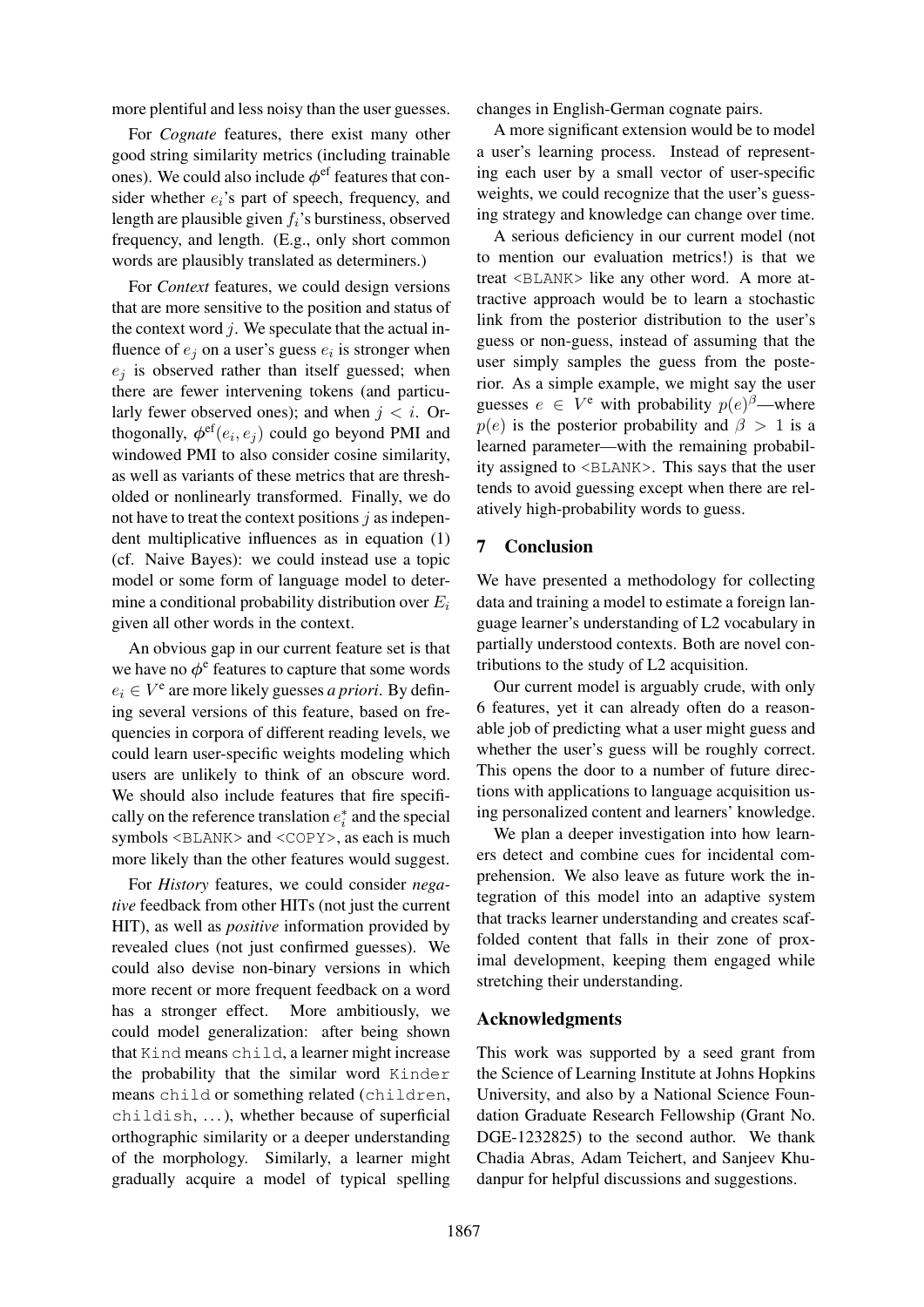# References

- Ondřej Bojar, Rajen Chatterjee, Christian Federmann, Barry Haddow, Matthias Huck, Chris Hokamp, Philipp Koehn, Varvara Logacheva, Christof Monz, Matteo Negri, Matt Post, Carolina Scarton, Lucia Specia, and Marco Turchi. Findings of the 2015 Workshop on Statistical Machine Translation. In *Proceedings of the Tenth Workshop on Statistical Machine Translation*, pages 1–46, 2015.
- Jill Burstein, Joel Tetreault, and Nitin Madnani. The e-rater automated essay scoring system. In Mark D. Shermis, editor, *Handbook of Automated Essay Evaluation: Current Applications and New Directions*, pages 55–67. Routledge, 2013.
- Hal Daumé III. Frustratingly easy domain adaptation. In *Proceedings of ACL*, pages 256–263, June 2007.
- Markus Dreyer and Jason Eisner. Graphical models over multiple strings. In *Proceedings of EMNLP*, pages 101–110, Singapore, August 2009.
- Michael Heilman and Nitin Madnani. ETS: Discriminative edit models for paraphrase scoring. In *Joint Proceedings of \*SEM and SemEval*, pages 529–535, June 2012.
- Rebecca Knowles, Adithya Renduchintala, Philipp Koehn, and Jason Eisner. Analyzing learner understanding of novel L2 vocabulary. 2016. To appear.
- Philipp Koehn, Hieu Hoang, Alexandra Birch, Chris Callison-Burch, Marcello Federico, Nicola Bertoldi, Brooke Cowan, Wade Shen, Christine Moran, Richard Zens, Chris Dyer, Ondrej Bojar, Alexandra Constantin, and Evan Herbst. Moses: Open source toolkit for statistical machine translation. In *Proceedings of ACL: Short Papers*, pages 177–180, 2007.
- Stephen Krashen. We acquire vocabulary and spelling by reading: Additional evidence for the input hypothesis. *The Modern Language Journal*, 73(4):440–464, 1989.
- Igor Labutov and Hod Lipson. Generating codeswitched text for lexical learning. In *Proceedings of ACL*, pages 562–571, 2014.
- Diane Litman. Natural language processing for enhancing teaching and learning. In *Proceedings of AAAI*, 2016.
- Nitin Madnani, Michael Heilman, Joel Tetreault, and Martin Chodorow. Identifying high-level organizational elements in argumentative discourse. In *Proceedings of NAACL-HLT*, pages 20–28, 2012.
- Kevin P. Murphy, Yair Weiss, and Michael I. Jordan. Loopy belief propagation for approximate inference: An empirical study. In *Proceedings of UAI*, pages 467–475, 1999.
- Gözde Özbal, Daniele Pighin, and Carlo Strapparava. Automation and evaluation of the keyword method for second language learning. In *Proceedings of ACL (Volume 2: Short Papers)*, pages 352–357, 2014.
- Jeffrey Pennington, Richard Socher, and Christopher D. Manning. GLoVe: Global vectors for word representation. In *Proceedings of EMNLP*, volume 14, pages 1532–1543, 2014.
- K. J. Preacher. Calculation for the test of the difference between two independent correlation coefficients [computer software], May 2002.
- Benjamin Recht, Christopher Re, Stephen Wright, and Feng Niu. Hogwild!: A lock-free approach to parallelizing stochastic gradient descent. In *Advances in Neural Information Processing Systems*, pages 693–701, 2011.
- Adithya Renduchintala, Rebecca Knowles, Philipp Koehn, and Jason Eisner. Creating interactive macaronic interfaces for language learning. In *Proceedings of ACL (System Demonstrations)*, 2016.
- Lev Vygotskii. Thought and Language (Revised *and Expanded Edition)*. MIT Press, 2012.
- R. Weide. The CMU pronunciation dictionary, release 0.6, 1998.
- David Wood, Jerome S. Bruner, and Gail Ross. The role of tutoring in problem solving. *Journal of Child Psychology and Psychiatry*, 17(2): 89–100, 1976.